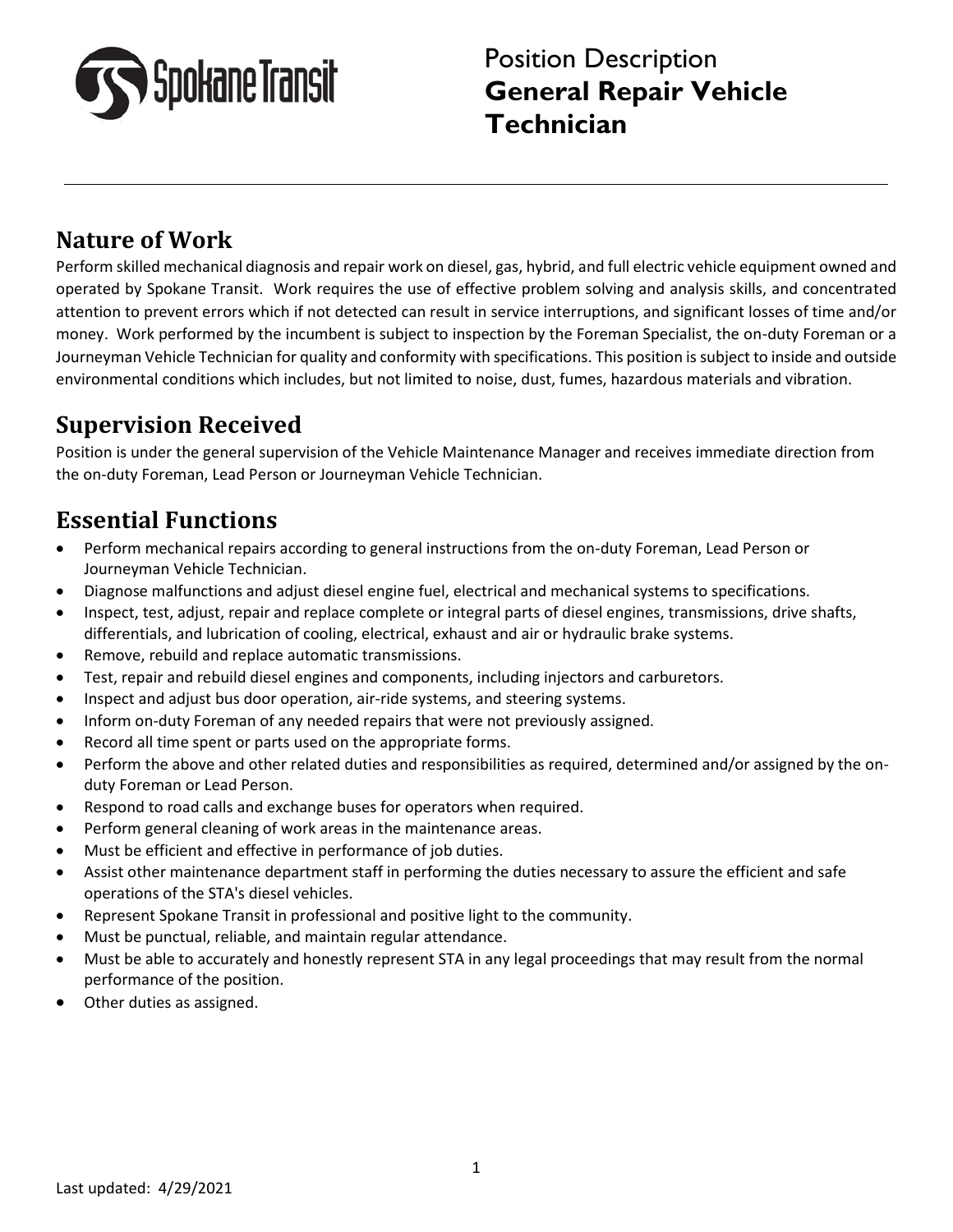

# Position Description **General Repair Vehicle Technician**

### Public Transit Agency Safety Plan

- Follow safety rules and safe practices described in accident prevention program, safety standards and training you receive.
- Promptly report unsafe conditions or actions to your supervisor or safety committee representative or the Safety Officer using the Safety Hazard Report Form.
- Ask for assistance if their physical capacities, skills and/or knowledge are not adequate to complete the task safety.
- Report all injuries to your supervisor promptly regardless of how serious.
- Report all near-miss incidents to your supervisor promptly.
- Always use personal protective equipment (PPE) in good working condition where it is required.
- Do not remove or disengage any safety device or safeguard provided for employee protection.
- Encourage co-workers by your words and example to use safe work practices on the job.
- Safeguard and look out for co-workers.
- Make suggestions to your supervisor, safety committee representative or management about changes you believe will improve employee safety and or eliminate hazards.

This job description in no way implies that the duties listed here are the only ones the employee can be required to perform. The employee is expected to perform other tasks, duties, and training as dictated by their Supervisor and/or Spokane Transit.

## **Minimum Requirements**

### Training and Experience

Two years of mechanical repair work experience involving the repair and maintenance of heavy duty diesel vehicles or a two year vocational degree in automotive or heavy diesel repair. Two years of any combination of related work experience, education or training, which clearly demonstrates the ability to meet the requirements of the position also acceptable. Must be able to pass the General Repair Vehicle Technician examination administered by STA.

### Physical Requirements

The physical activity of the position requires the ability to sit, stand, walk, squat, stoop, waist bend, kneel, balance, twist, talk, grasp and finger. The sensory requirements of the position include visual acuity to determine color, depth and field of vision; and the ability to receive detailed information through oral communication and to make discriminations in sound. The physical requirements of the position require the ability to exert up to 50 pounds of force occasionally and/or up to 10 pounds of force frequently and a negligible amount of force constantly to move objects.

#### License

Must possess a valid driver's license from the state of residence, maintain a driving record free of violation and be capable of obtaining the required Commercial Driver's License, within a specified time, as determined by Spokane Transit.

### **Tools**

Must possess a complete set of automotive tools.